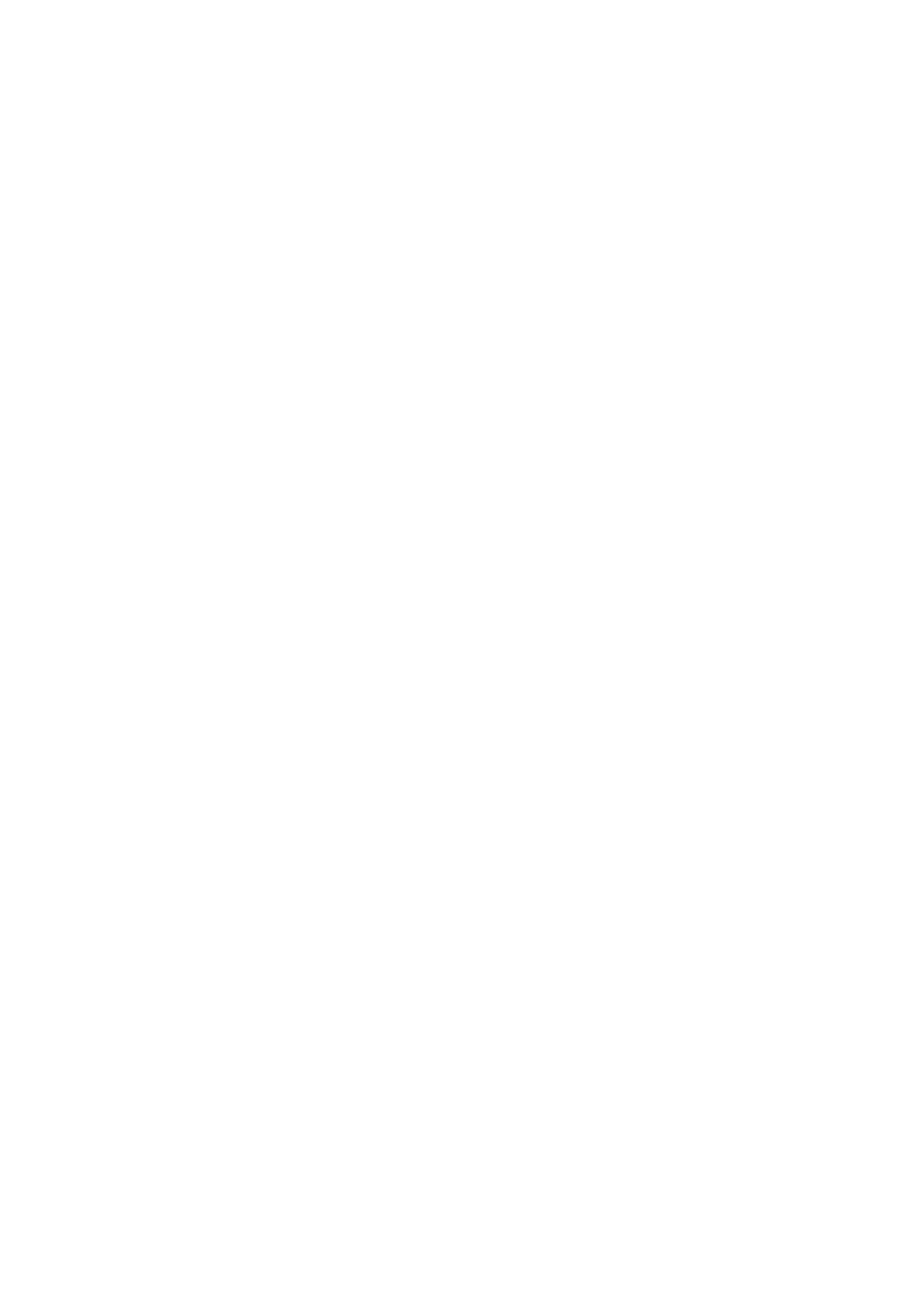| Storage precautions      | Under normal conditions of handling and storage, spillages from aerosol containers are<br>unlikely. Store in tightly-closed, original container in a dry, cool and well-ventilated place.<br>Avoid contact with oxidising agents. Store away from the following materials: Alkalis. Protect<br>from sunlight. Do not pierce or burn, even after use. Do not expose to temperatures<br>exceeding 50°C/122°F. |  |
|--------------------------|-------------------------------------------------------------------------------------------------------------------------------------------------------------------------------------------------------------------------------------------------------------------------------------------------------------------------------------------------------------------------------------------------------------|--|
| Storage class            | <b>Extremely Flammable Aerosol</b>                                                                                                                                                                                                                                                                                                                                                                          |  |
| 7.3. Specific end use(s) |                                                                                                                                                                                                                                                                                                                                                                                                             |  |
| Specific end use(s)      | The identified uses for this product are detailed in Section 1.2.                                                                                                                                                                                                                                                                                                                                           |  |
| Usage description        | Store in a flammable storage cupboard according to national regulations. Solvent based<br>aerosol.                                                                                                                                                                                                                                                                                                          |  |

### SECTION 8: Exposure controls/Personal protection

### 8.1. Control parameters

### Occupational exposure limits

### ACETONE

Long-term exposure limit (8-hour TWA): WEL 500 ppm 1210 mg/m<sup>3</sup> Short-term exposure limit (15-minute): WEL 1500 ppm 3620 mg/m<sup>3</sup>

### PETROLEUM GASES, LIQUEFIED; PETROLEUM GAS <0.1% 1,3 BUTADIENE

Long-term exposure limit (8-hour TWA): WEL 1000 ppm 1750 mg/m<sup>3</sup> Short-term exposure limit (15-minute): WEL 1250 ppm 2180 mg/m<sup>3</sup> WEL = Workplace Exposure Limit

### ACETONE (CAS: 67-64-1)

| <b>DNEL</b> | Consumer - Oral: Long term : 62 mg/kg/day                 |
|-------------|-----------------------------------------------------------|
|             | Consumer - Dermal; Long term : 62 mg/kg/day               |
|             | Industry - Dermal; Long term : 186 mg/kg/day              |
|             | Consumer - Inhalation; Long term : 200 mg/m <sup>3</sup>  |
|             | Industry - Inhalation; Short term : $2420 \text{ mg/m}^3$ |
|             | Industry - Inhalation; Long term : 1210                   |
|             |                                                           |

- PNEC Fresh water; 10.6 mg/l
	- marine water; 1.06 mg/l
	- Intermittent release; 21 mg/l
	- Soil; 29.5 mg/l
	- Sediment (Marinewater); 3.04 mg/kg
	- Sediment (Freshwater); 30.4 mg/kg

### 8.2. Exposure controls



Appropriate engineering controls

Provide adequate ventilation. Ensure that the direction of airflow is clearly away from the worker. Use approved respirator if air contamination is above an acceptable level. Observe any occupational exposure limits for the product or ingredients. The engineering controls also need to keep gas, vapour or dust concentrations below any lower explosive limits. Use explosion-proof electrical, ventilating and lighting equipment. Ensure operatives are trained to minimise exposure. Refer to protective measures listed in sections 7 and 8.

**Personal protection** Wear protective work clothing.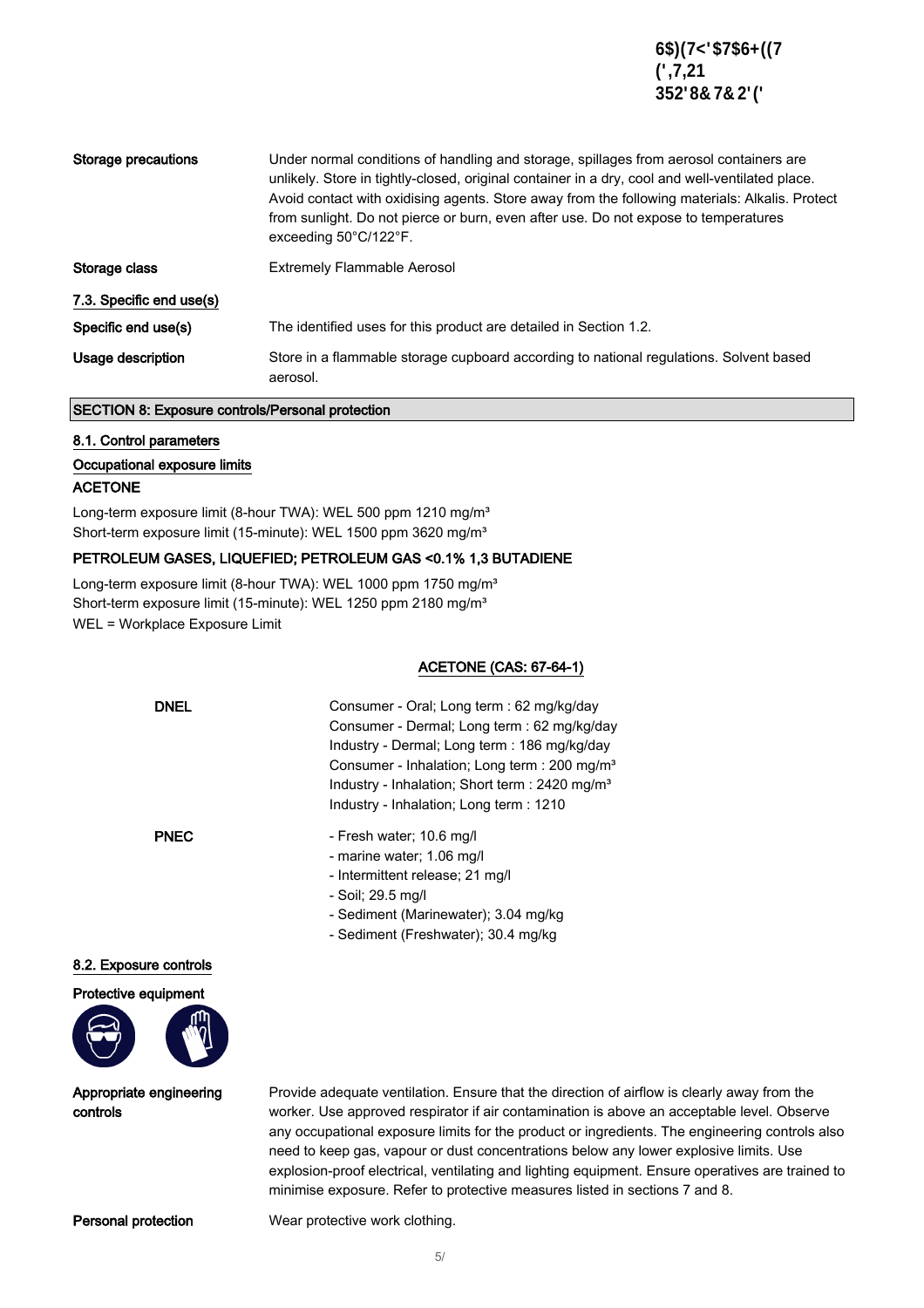

| <b>SECTION 9: Physical and chemical properties</b> |                                                                                                                                                                                                                                                                                                                                                                         |  |
|----------------------------------------------------|-------------------------------------------------------------------------------------------------------------------------------------------------------------------------------------------------------------------------------------------------------------------------------------------------------------------------------------------------------------------------|--|
| <b>Environmental exposure</b><br>controls          | Residues and empty containers should be taken care of as hazardous waste according to<br>local and national provisions.                                                                                                                                                                                                                                                 |  |
| <b>Thermal hazards</b>                             | Spray will evaporate and cool rapidly and may cause frostbite or cold burns if in contact with<br>skin.                                                                                                                                                                                                                                                                 |  |
| Respiratory protection                             | If ventilation is inadequate, suitable respiratory protection must be worn. In confined or poorly-<br>ventilated spaces, a supplied-air respirator must be worn. Respiratory protection complying<br>with an approved standard should be worn if a risk assessment indicates inhalation of<br>contaminants is possible. For short term use an AX filter is recommended. |  |
| Hygiene measures                                   | Promptly remove any clothing that becomes contaminated. Wash promptly if skin becomes<br>contaminated. When using do not eat, drink or smoke. Use appropriate hand lotion to prevent<br>defatting and cracking of skin. Wash at the end of each work shift and before eating, smoking<br>and using the toilet.                                                          |  |
| Other skin and body<br>protection                  | Provide eyewash station. Avoid contact with skin. Wear suitable coveralls to prevent exposure<br>to the skin.                                                                                                                                                                                                                                                           |  |
| Hand protection                                    | To protect hands from chemicals, gloves should comply with European Standard EN374.<br>(PE/PA/PE), 2.5mil (0.06mm), >480 min. Nitrile rubber. It should be noted that liquid may<br>penetrate the gloves. Frequent changes are recommended.                                                                                                                             |  |
| Eye/face protection                                | Wear chemical splash goggles. Personal protective equipment for eye and face protection<br>should comply with European Standard EN166.                                                                                                                                                                                                                                  |  |

### 9.1. Information on basic physical and chemical properties

| Appearance                                      | Aerosol container containing a mixture of active ingredients, solvents and propellants                                                                                                                                  |  |
|-------------------------------------------------|-------------------------------------------------------------------------------------------------------------------------------------------------------------------------------------------------------------------------|--|
| Colour                                          | Colourless.                                                                                                                                                                                                             |  |
| Odour                                           | Acetone, Ketonic.                                                                                                                                                                                                       |  |
| <b>Odour threshold</b>                          | No information available.                                                                                                                                                                                               |  |
| pH                                              | No information available.                                                                                                                                                                                               |  |
| <b>Melting point</b>                            | No information available.                                                                                                                                                                                               |  |
| Initial boiling point and range                 | 56°C Boiling point of base liquid                                                                                                                                                                                       |  |
| Flash point                                     | Scientifically unjustified. A flash point method is not available but the major hazardous<br>component, the Propellant has a flash point of <-60°C with flammability limits of 10.9% vol.<br>upper and 1.4% vol. lower. |  |
| <b>Evaporation rate</b>                         | No information available.                                                                                                                                                                                               |  |
| <b>Evaporation factor</b>                       | No specific test data are available.                                                                                                                                                                                    |  |
| Upper/lower flammability or<br>explosive limits | No information available.                                                                                                                                                                                               |  |
| Vapour pressure                                 | No information available.                                                                                                                                                                                               |  |
| Vapour density                                  | No information available.                                                                                                                                                                                               |  |
| <b>Relative density</b>                         | 0.8 @ 20°C Density of liquid base.                                                                                                                                                                                      |  |
| Solubility(ies)                                 | Soluble in water.                                                                                                                                                                                                       |  |
| <b>Partition coefficient</b>                    | Not available.                                                                                                                                                                                                          |  |
| Auto-ignition temperature                       | No information available.                                                                                                                                                                                               |  |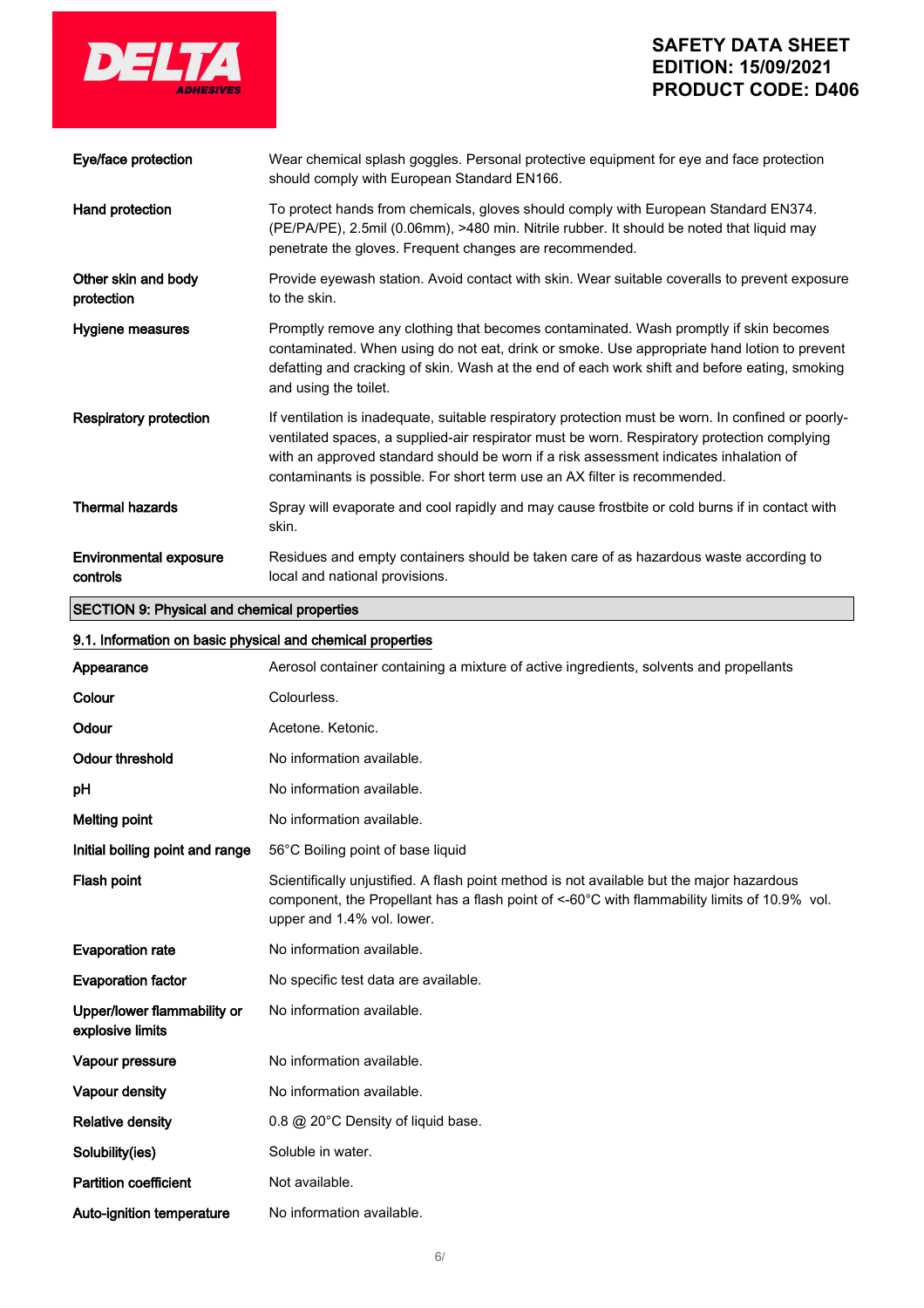

| <b>Decomposition Temperature</b>             | No information available.                                                                                                                                                                                      |  |  |
|----------------------------------------------|----------------------------------------------------------------------------------------------------------------------------------------------------------------------------------------------------------------|--|--|
| <b>Explosive properties</b>                  | In use may form flammable/explosive vapour-air mixture.                                                                                                                                                        |  |  |
| <b>Oxidising properties</b>                  | The mixture itself has not been tested but none of the ingredient substances meet the criteria<br>for classification as oxidising.                                                                             |  |  |
| 9.2. Other information                       |                                                                                                                                                                                                                |  |  |
| Volatile organic compound                    | This product contains a maximum VOC content of 664 g/l.                                                                                                                                                        |  |  |
| <b>SECTION 10: Stability and reactivity</b>  |                                                                                                                                                                                                                |  |  |
| 10.1. Reactivity                             |                                                                                                                                                                                                                |  |  |
| Reactivity                                   | Stable under recommended transport or storage conditions.                                                                                                                                                      |  |  |
| 10.2. Chemical stability                     |                                                                                                                                                                                                                |  |  |
| <b>Stability</b>                             | Stable at normal ambient temperatures and when used as recommended. Highly volatile.                                                                                                                           |  |  |
| 10.3. Possibility of hazardous reactions     |                                                                                                                                                                                                                |  |  |
| Possibility of hazardous<br>reactions        | Will not polymerise. In use may form flammable/explosive vapour-air mixture.                                                                                                                                   |  |  |
| 10.4. Conditions to avoid                    |                                                                                                                                                                                                                |  |  |
| <b>Conditions to avoid</b>                   | Avoid heat, flames and other sources of ignition. Containers can burst violently or explode<br>when heated, due to excessive pressure build-up. Avoid the accumulation of vapours in low or<br>confined areas. |  |  |
| 10.5. Incompatible materials                 |                                                                                                                                                                                                                |  |  |
| Materials to avoid                           | Strong acids. Strong oxidising agents. Strong alkalis.                                                                                                                                                         |  |  |
| 10.6. Hazardous decomposition products       |                                                                                                                                                                                                                |  |  |
| Hazardous decomposition<br>products          | Oxides of carbon.                                                                                                                                                                                              |  |  |
| <b>SECTION 11: Toxicological information</b> |                                                                                                                                                                                                                |  |  |
| 11.1. Information on toxicological effects   |                                                                                                                                                                                                                |  |  |
| <b>General information</b>                   | Prolonged and repeated contact with solvents over a long period may lead to permanent<br>health problems.                                                                                                      |  |  |
| Inhalation                                   | High exposures may cause an abnormal heart rhythm and prove suddenly fatal. Very high<br>atmospheric concentrations may cause anaesthetic effects and asphyxiation.                                            |  |  |
| Ingestion                                    | May cause soreness and redness of mouth and throat.                                                                                                                                                            |  |  |
| Skin contact                                 | Skin irritation should not occur when used as recommended. Repeated exposure may cause<br>skin dryness or cracking.                                                                                            |  |  |
| Eye contact                                  | Vapour or spray in the eyes may cause irritation and smarting.                                                                                                                                                 |  |  |
| Acute and chronic health<br>hazards          | Vapours in high concentrations are narcotic. Symptoms following overexposure may include<br>the following: Headache. Fatigue. Dizziness. Nausea, vomiting. Arrhythmia (deviation from<br>normal heart beat).   |  |  |
| Route of exposure                            | Inhalation                                                                                                                                                                                                     |  |  |
| <b>Target organs</b>                         | Central nervous system Respiratory system, lungs                                                                                                                                                               |  |  |
| <b>Medical symptoms</b>                      | Narcotic effect. Vapours may cause drowsiness and dizziness.                                                                                                                                                   |  |  |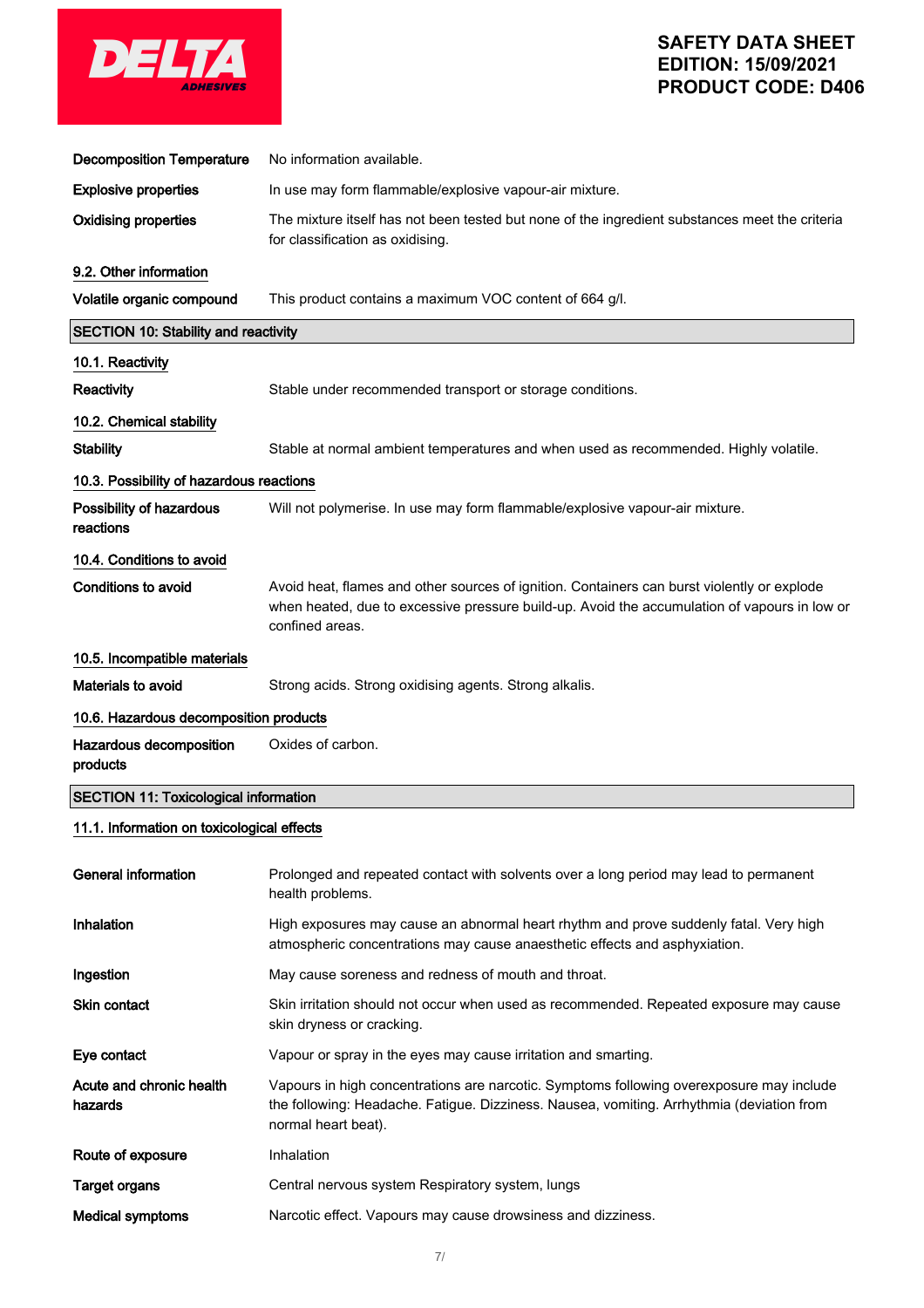

## Toxicological information on ingredients.

## ACETONE

| <b>Toxicological effects</b>                              | The toxicity of this substance has been assessed during REACH registration. |  |  |
|-----------------------------------------------------------|-----------------------------------------------------------------------------|--|--|
| Acute toxicity - dermal                                   |                                                                             |  |  |
| Acute toxicity dermal (LD <sub>50</sub> 2,000.0<br>mg/kg) |                                                                             |  |  |
| <b>Species</b>                                            | Rabbit                                                                      |  |  |
| Skin sensitisation                                        |                                                                             |  |  |
| <b>Skin sensitisation</b>                                 | Epidemiological studies have shown no evidence of skin sensitisation.       |  |  |
| <b>Skin contact</b>                                       | Irritating to skin.                                                         |  |  |
| Eye contact                                               | Irritating to eyes.                                                         |  |  |

## PETROLEUM GASES, LIQUEFIED; PETROLEUM GAS <0.1% 1,3 BUTADIENE

| <b>Toxicological effects</b>         | Information given is based on data of the components and of similar products. |  |  |
|--------------------------------------|-------------------------------------------------------------------------------|--|--|
| Acute toxicity - oral                |                                                                               |  |  |
| Notes (oral LD <sub>50</sub> )       | Not applicable.                                                               |  |  |
| Acute toxicity - dermal              |                                                                               |  |  |
| Notes (dermal LD <sub>50</sub> )     | Not applicable.                                                               |  |  |
| Acute toxicity - inhalation          |                                                                               |  |  |
| Notes (inhalation LC <sub>50</sub> ) | LC <sub>50</sub> > 20 mg/l, Inhalation, Rat                                   |  |  |
| Skin corrosion/irritation            |                                                                               |  |  |
| Skin corrosion/irritation            | Not irritating.                                                               |  |  |
| Serious eye damage/irritation        |                                                                               |  |  |
| Serious eye<br>damage/irritation     | Not irritating.                                                               |  |  |
| Respiratory sensitisation            |                                                                               |  |  |
| <b>Respiratory sensitisation</b>     | Not sensitising.                                                              |  |  |
| <b>Skin sensitisation</b>            |                                                                               |  |  |
| <b>Skin sensitisation</b>            | Not sensitising.                                                              |  |  |
| Germ cell mutagenicity               |                                                                               |  |  |
| Genotoxicity - in vitro              | This substance has no evidence of mutagenic properties.                       |  |  |
| Carcinogenicity                      |                                                                               |  |  |
| Carcinogenicity                      | Carcinogenicity in humans is not expected.                                    |  |  |
| Reproductive toxicity                |                                                                               |  |  |
| Reproductive toxicity -<br>fertility | Based on available data the classification criteria are not met.              |  |  |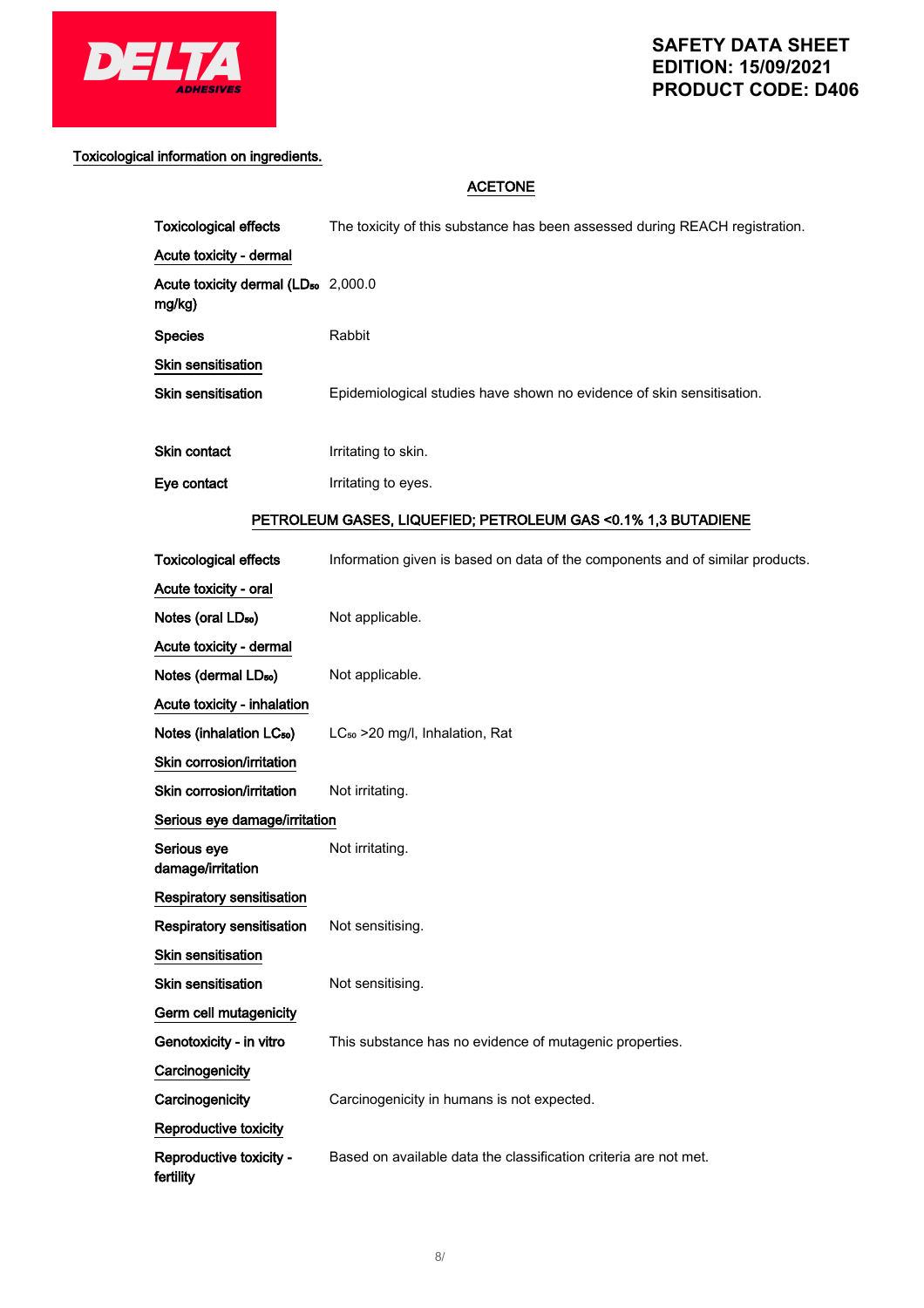

## **SAFETY DATA SHEET EDITION: 15/09/2021 PRODUCT CODE: D406**

|                                        | Reproductive toxicity -<br>development                                      | Does not contain any substances known to be toxic to reproduction.                                                                                                                                                                        |  |  |
|----------------------------------------|-----------------------------------------------------------------------------|-------------------------------------------------------------------------------------------------------------------------------------------------------------------------------------------------------------------------------------------|--|--|
|                                        | Specific target organ toxicity - single exposure                            |                                                                                                                                                                                                                                           |  |  |
|                                        | STOT - single exposure                                                      | A single exposure may cause the following adverse effects: Overexposure to<br>organic solvents may depress the central nervous system, causing dizziness and<br>intoxication and, at very high concentrations, unconsciousness and death. |  |  |
|                                        | Specific target organ toxicity - repeated exposure                          |                                                                                                                                                                                                                                           |  |  |
|                                        |                                                                             | STOT - repeated exposure Not classified as a specific target organ toxicant after repeated exposure.                                                                                                                                      |  |  |
|                                        | Aspiration hazard                                                           |                                                                                                                                                                                                                                           |  |  |
|                                        | <b>Aspiration hazard</b>                                                    | Not anticipated to present an aspiration hazard, based on chemical structure.                                                                                                                                                             |  |  |
|                                        |                                                                             |                                                                                                                                                                                                                                           |  |  |
|                                        | Inhalation                                                                  | May cause respiratory system irritation.                                                                                                                                                                                                  |  |  |
|                                        | Skin contact                                                                | Spray will evaporate and cool rapidly and may cause frostbite or cold burns if in<br>contact with skin.                                                                                                                                   |  |  |
|                                        | Route of exposure                                                           | Inhalation Skin and/or eye contact                                                                                                                                                                                                        |  |  |
|                                        | <b>SECTION 12: Ecological information</b>                                   |                                                                                                                                                                                                                                           |  |  |
| Ecotoxicity                            |                                                                             | Avoid the spillage or runoff entering drains, sewers or watercourses.                                                                                                                                                                     |  |  |
|                                        | Ecological information on ingredients.                                      |                                                                                                                                                                                                                                           |  |  |
|                                        |                                                                             |                                                                                                                                                                                                                                           |  |  |
|                                        | PETROLEUM GASES, LIQUEFIED; PETROLEUM GAS < 0.1% 1,3 BUTADIENE              |                                                                                                                                                                                                                                           |  |  |
|                                        | Ecotoxicity                                                                 | Information given is based on data of the components and of similar products.                                                                                                                                                             |  |  |
| 12.1. Toxicity                         |                                                                             |                                                                                                                                                                                                                                           |  |  |
| Toxicity                               | The product is not believed to present a hazard due to its physical nature. |                                                                                                                                                                                                                                           |  |  |
| Ecological information on ingredients. |                                                                             |                                                                                                                                                                                                                                           |  |  |
|                                        | <b>ACETONE</b>                                                              |                                                                                                                                                                                                                                           |  |  |
|                                        | Acute aquatic toxicity                                                      |                                                                                                                                                                                                                                           |  |  |
|                                        | LC <sub>50</sub> , 96 hours: >100 mg/l, Fish<br>Acute toxicity - fish       |                                                                                                                                                                                                                                           |  |  |
|                                        | Acute toxicity - aquatic                                                    | EC <sub>50</sub> , 48 hours: 12600 mg/l, Daphnia magna                                                                                                                                                                                    |  |  |
|                                        | invertebrates                                                               | EC <sub>50</sub> , 48 hours: 8300 mg/l, Daphnia magna                                                                                                                                                                                     |  |  |
|                                        | Acute toxicity - aquatic<br>plants                                          | IC <sub>50</sub> , 72 hours: >100 mg/l, Algae                                                                                                                                                                                             |  |  |

### Chronic aquatic toxicity

### Chronic toxicity - aquatic invertebrates NOEC, 28 days: >10<100 mg/l, Freshwater invertebrates

### PETROLEUM GASES, LIQUEFIED; PETROLEUM GAS <0.1% 1,3 BUTADIENE

Toxicity Not regarded as dangerous for the environment. The product is not believed to present a hazard due to its physical nature. Highly volatile.

### 12.2. Persistence and degradability

Persistence and degradability The degradability of the product is not known.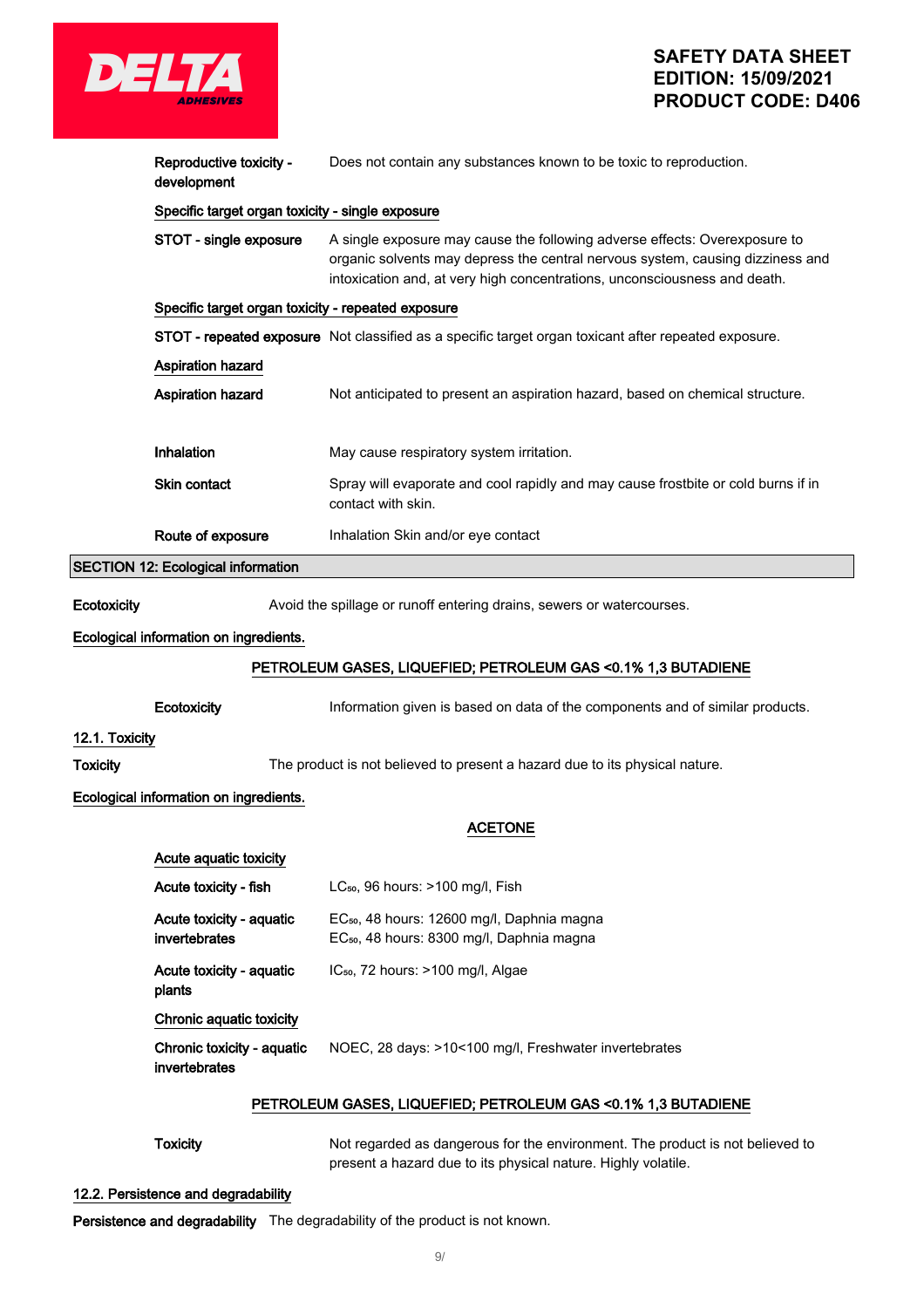

### Ecological information on ingredients.

Persistence and

### ACETONE

The product is readily biodegradable.

| degradability                                                  |                                                                                                                           |  |  |
|----------------------------------------------------------------|---------------------------------------------------------------------------------------------------------------------------|--|--|
|                                                                | PETROLEUM GASES, LIQUEFIED; PETROLEUM GAS < 0.1% 1,3 BUTADIENE                                                            |  |  |
|                                                                |                                                                                                                           |  |  |
| Persistence and<br>degradability                               | The product is readily biodegradable.                                                                                     |  |  |
| 12.3. Bioaccumulative potential                                |                                                                                                                           |  |  |
| <b>Bioaccumulative potential</b>                               | Readily evaporates from water/soil due to high volatility.                                                                |  |  |
| <b>Partition coefficient</b>                                   | Not available.                                                                                                            |  |  |
| Ecological information on ingredients.                         |                                                                                                                           |  |  |
|                                                                | PETROLEUM GASES, LIQUEFIED; PETROLEUM GAS < 0.1% 1,3 BUTADIENE                                                            |  |  |
|                                                                | Bioaccumulative potential Bioaccumulation is unlikely.                                                                    |  |  |
| 12.4. Mobility in soil                                         |                                                                                                                           |  |  |
| <b>Mobility</b>                                                | Volatile                                                                                                                  |  |  |
| Ecological information on ingredients.                         |                                                                                                                           |  |  |
| PETROLEUM GASES, LIQUEFIED; PETROLEUM GAS <0.1% 1,3 BUTADIENE  |                                                                                                                           |  |  |
| <b>Mobility</b>                                                | The product contains volatile organic compounds (VOCs) which will evaporate                                               |  |  |
|                                                                | easily from all surfaces.                                                                                                 |  |  |
| 12.5. Results of PBT and vPvB assessment                       |                                                                                                                           |  |  |
| Results of PBT and vPvB<br>assessment                          | Not determined                                                                                                            |  |  |
| Ecological information on ingredients.                         |                                                                                                                           |  |  |
|                                                                | <b>ACETONE</b>                                                                                                            |  |  |
| Results of PBT and vPvB<br>assessment                          | This product does not contain any substances classified as PBT or vPvB.                                                   |  |  |
| PETROLEUM GASES, LIQUEFIED; PETROLEUM GAS < 0.1% 1,3 BUTADIENE |                                                                                                                           |  |  |
| Results of PBT and vPvB<br>assessment                          | This product does not contain any substances classified as PBT or vPvB.                                                   |  |  |
| 12.6. Other adverse effects                                    |                                                                                                                           |  |  |
| Other adverse effects                                          | None known.                                                                                                               |  |  |
| <b>SECTION 13: Disposal considerations</b>                     |                                                                                                                           |  |  |
| 13.1. Waste treatment methods                                  |                                                                                                                           |  |  |
| <b>General information</b>                                     | Ensure containers are empty before discarding (explosion risk). Must not be disposed of<br>together with household waste. |  |  |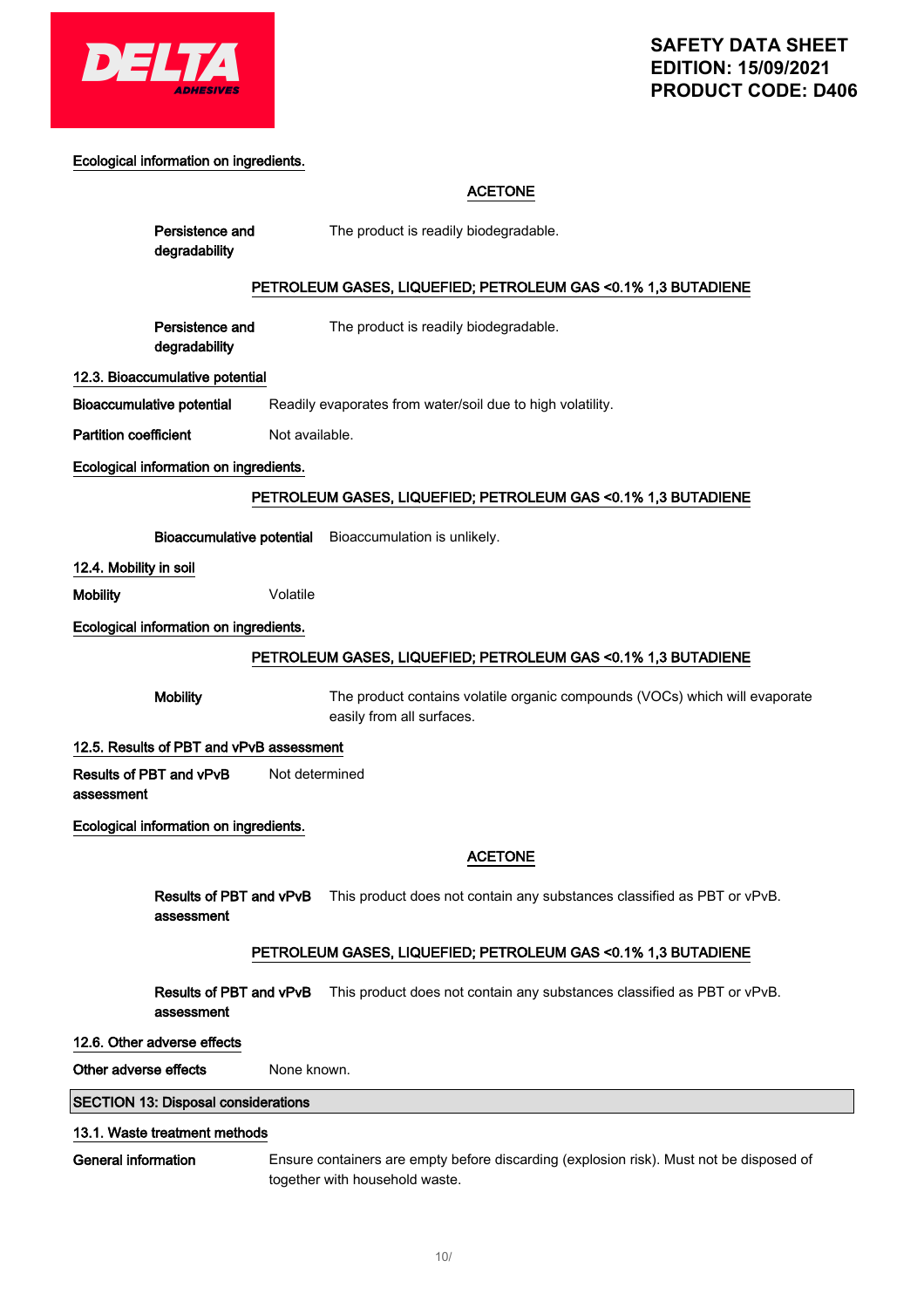

| Disposal methods | Do not puncture or incinerate, even when empty. Avoid the spillage or runoff entering drains,<br>sewers or watercourses. Dispose of waste to licensed waste disposal site in accordance with<br>the requirements of the local Waste Disposal Authority. Residues and empty containers<br>should be taken care of as hazardous waste according to local and national provisions. |
|------------------|---------------------------------------------------------------------------------------------------------------------------------------------------------------------------------------------------------------------------------------------------------------------------------------------------------------------------------------------------------------------------------|
| Waste class      | Full or Partially Empty Aerosol: 16 05 04, Empty Aerosol: 15 01 10 (Containing hazardous<br>residues), Empty Aerosol: 15 01 04 (No hazardous residues).                                                                                                                                                                                                                         |

### SECTION 14: Transport information

|  | 14.1. UN number |
|--|-----------------|
|  |                 |

| UN No. (ADR/RID)                     | 1950            |
|--------------------------------------|-----------------|
| UN No. (IMDG)                        | 1950            |
| UN No. (ICAO)                        | 1950            |
| UN No. (ADN)                         | 1950            |
| 14.2. UN proper shipping name        |                 |
| Proper shipping name<br>(ADR/RID)    | <b>AEROSOLS</b> |
| Proper shipping name (IMDG) AEROSOLS |                 |
| Proper shipping name (ICAO) AEROSOLS |                 |
| Proper shipping name (ADN) AEROSOLS  |                 |
| 14.3. Transport hazard class(es)     |                 |
| <b>ADR/RID class</b>                 | 2.1             |
| ADR/RID classification code          | 5F              |
| <b>ADR/RID label</b>                 | 2.1             |
| <b>IMDG class</b>                    | 2.1             |
| <b>ICAO class/division</b>           | 2.1             |
| ICAO subsidiary risk                 | 2.1             |
| <b>ADN</b> class                     | 2.1             |
| <b>Transport labels</b>              |                 |

## 14.4. Packing group

Not applicable.

## 14.5. Environmental hazards

Environmentally hazardous substance/marine pollutant No.

## 14.6. Special precautions for user

EmS F-D, S-U ADR transport category 2